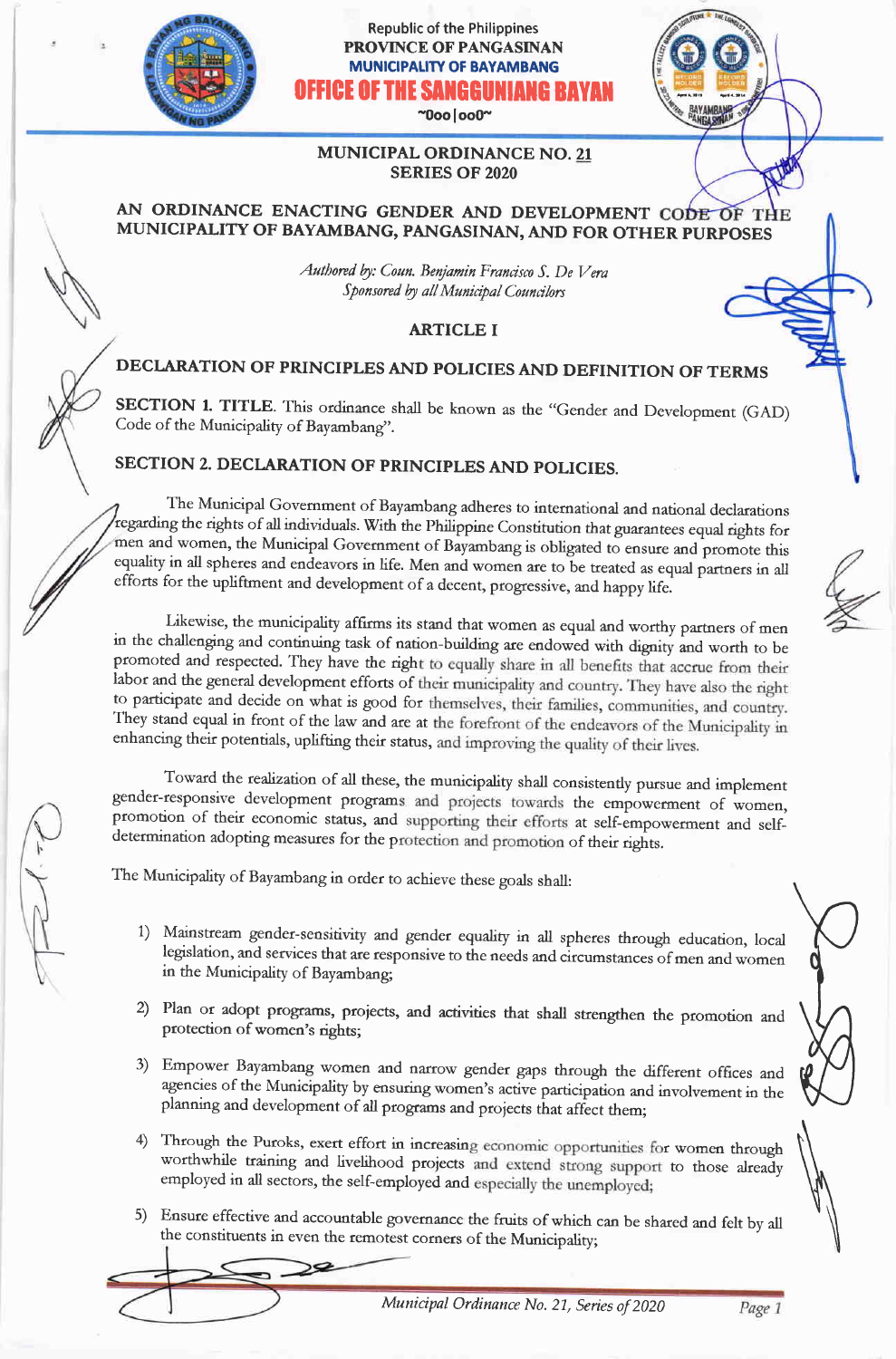

## Republic of the Philippines PROVINCE OF PANGASINAN MUNICIPALITY OF BAYAMBANG ICE OF THE SANGGUNIANG B*i* -0ooloo0-



- 6) Strengthen the family by promoting values and practices that shall ensure peace justice and equality, and prosperity for all.
- Ensure that all departments and offices within Municipality of Bayambang shall review revise all their regulations, circulars, issuances, and procedures to remove gender bias therein and shall complete the same within two years after the enactment of this Ordinance:
- Consult women's groups in the Municipality in all matters affecting them including those dealing with official development assistance or foreign aid so as to determine maximum opportunities and benefits for women and to remove gender biases and negative implications on vomen.

SECTION 3. THE UN DEFINITION AND DECIARATION OF WOMEN'S RIGHTS. Women rights are the rights of women that are defined and declared by the United Nations under the Convention on the Elimination of Discrimination Against Women (CEDAW), and are hereby adopted as follows:

- Women have the right to the prevention of, and protection from all forms of violence and  $a.$ coercion against their person, their freedom, their sexuality, and their individuality.
	- Women have the right to freely, and fully participate individually or collectively in the political processes of their communities and nations.
- Women have the right to the means for assuring their economic welfare and security.
- Women have the right to the necessary knowledge and means for the full exercise of their reproductive choice in accordance with the Constitution and their beliefs and preferences.
- Women have the right to choose a spouse in accordance with their values and preferences, maintain equality in marriage or its dissolution, and obtain adequate support for caring and rearing of their children.
- Women have the right to an adequate, relevant, and gender-fair education throughout their f. lives, from childhood to adulthood.
- Women have the right to adequate nutrition and proper health care. g.
- Women have the right to humane living conditions. h.
- Women have the right to nurture their person collectively and individually, to secure an image i. of themselves as a whole and valuable human being, to build relationships based on respect, trust, and mutualitv.
- Women have the right to equality before the law in principle as well as in practice.
- k. And other rights provided in RA 9710 otherwise known as the Magna Carta of Women.

## SECTION 4. DEFINITION OF TERMS.

- a. Bayambang Gender and Development Council (BGADC) in Municipality of Bayambang a body that shall be created to plan, monitor, and evaluate the implementation of national and local laws for women, study and recommend solutions for issues and concems of women, and together with concerned agencies and offrces spearhead programs, projects, and activities for/of women in the municipality;
- b. **Development** is the improvement of the quality of life of all regardless of age, sex, gender, tribe, race, creed, and religion. It is characterized by an enrichment of Filipino indigenous tesources, sustainable utilization of the natural resources of the country, and freedom from dependency;

Page 2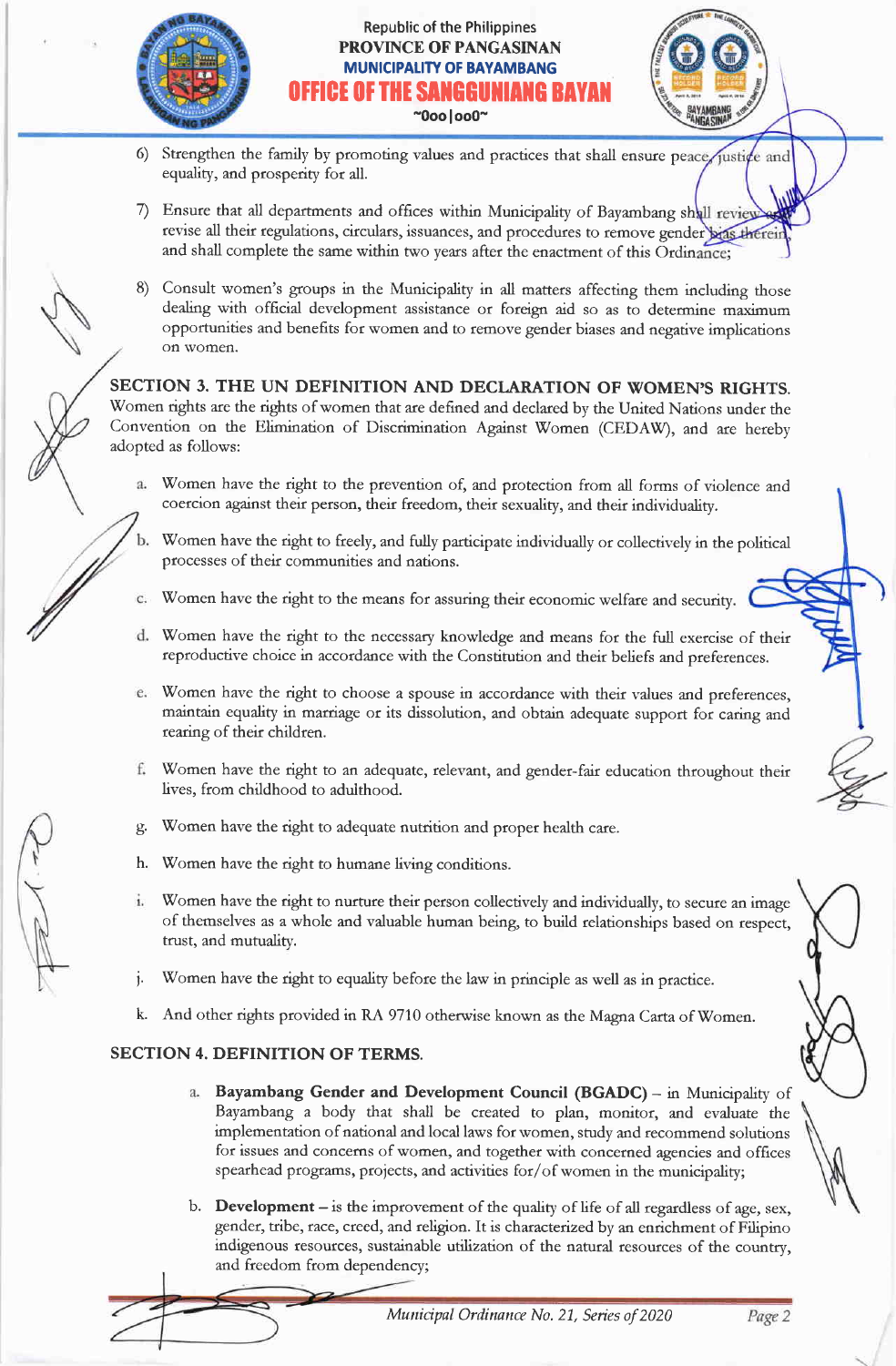

#### Republic of the Philippines PROVINCE OF PANGASINAN **MUNICIPALITY OF BAYAMBANG** OFFICE OF THE SANGGUNIANG BAYAN  $^{\sim}$ 0oo | oo0 $^{\sim}$



- c. Differently-abled Persons are persons who are survivors of physical/impairments and have different needs and potentials;
- d. Discrimination Against Women any distinction, exclusion, or restriction made the basis of sex which has purpose or effect of impairing or nullifying the recognition enjoyment, or exercise by women of their rights irrespective of their marital status.
- **Empowerment** -refers to a process by which women are mobilized to understand, identify and overcome gender discrimination;
- f. Gender is a socially constructed difference between men and women. Differences are created artificially partly through socialization and partly through positive and negative discrimination in the various institutions and structures of society.
- Gender and Development (GAD) shall refer to the development perspective which recognizes the equal contribution of women and men in all aspects/sectors of development. Such a perspective involves the process of searching for new innovative initiatives that transform unequal gender relations into opporrunities that are equally/equitably beneficial to both men and women.
- h. Gender Equality refers to the principle of asserting the equality of men and women and their right to enjoy equal conditions realizing their full human potential to contribute to and benefit from the results of development, and with the State recognizing that all human beings are free and equal in dignity and rights.
- i. GAD Focal Point System is a mechanism that serves as a technical working group that catalyzes, coordinates, directs, and facilitates the preparation, implementation, and monitoring of the municipality's GAD plan;
- j. Gender Mainstreaming is the strategy of integrating gender and development concerns and issues at all levels of government undertaking.
- k. Gender Sensitivity Training  $-$  is providing people with a formal learning experience in order to increase their awareness. The overall purpose of the training is to provide the knowledge and skills necessary to recognize and address gender issues in the programming process. At the center of the leaming process is the conscientization involving the ability to recognize the underlying issues of gender ineguality which form a perrasive obstacle to program progress.
- Flours of Work include (1) all-time during which an individual is required to be at <sup>a</sup> l. prescribed workplace, and (2) all-time during which an individual is permitted to work. Rest period duration during working hours shall be counted as hours worked;
- in. Indecent Shows -are shows which include nude or other provocative gestures which further project and exhibit men and women as sex objects;
- n. Mail-Order Bride is a practice where a woman establishes personal relationships with a male foreign national via e-mail or similar means upon recruitment by an agency operating for the purpose;
- $\ddot{\text{o}}$ . Parental Leave under RA 8972, parental leave shall mean leave benefits granted to a solo parent to enable him/her to perform parental duties and responsibilities where physical presence is required;
- p. Pornography is a written, graphic, or other forms of communications intended to excite lascivious feelings (fhe Grolier Intemational Dictionary, Volume 2);
- q. Psychosocial Programs is an intervention using a system approach to conditions of women as it views women's differentiated needs in a social context;

 $\int$ **WANT**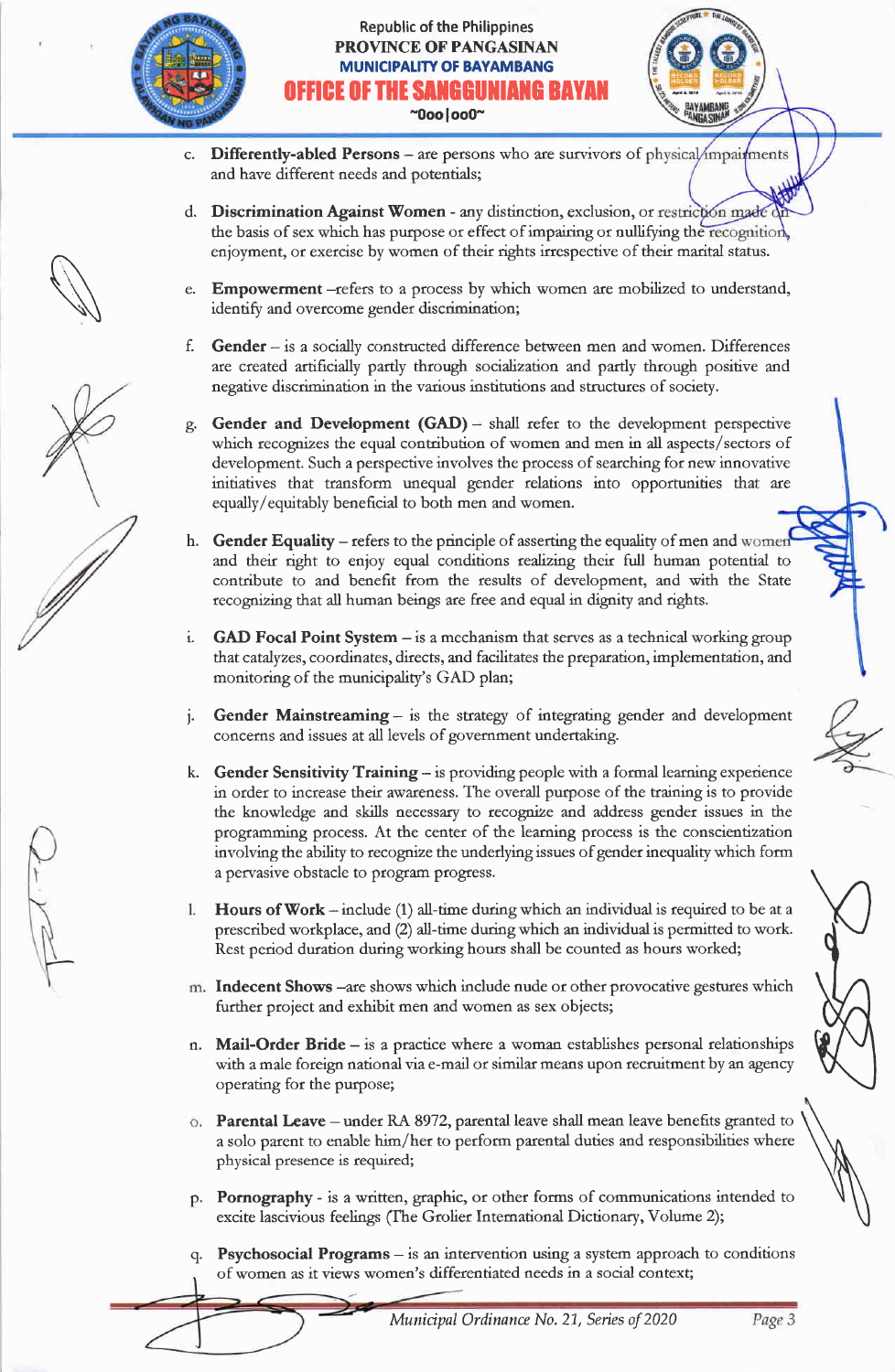

## Republic of the Philippines PROVINCE OF PANGASINAN **MUNICIPALITY OF BAYAMBANG** FICE OF THE SANGGUNIANG BAY  $^{\sim}$ 0oo $|$ oo0 $^{\sim}$



- r. Reproductive Health is a state of complete physical, mental, and social well-being and not merely the absence of disease and infirmity, in all matters relating to the reproductive system and its functions and processes. It constitutes sugh elgment namely:
	- Maternal and Child Health and Nutrition  $\ddot{1}$
	- ii. Family Planning
	- 111 Prevention and Treatment of Reproductive Tract Infection (RT) including STD, HIV, and AIDS
	- 1V. Prevention and Management of Abortion Complication
	- v. Education and Counseling on Sexuality and Sexual Health
	- $\rm{vi}$ Prevention and Treatment of Infertility and Sexual Disorders
	- vii. Meo's Reproductive Health
	- viii. Violence Against Women
	- $ix.$ Adolescent Reproductive Health
- Senior Citizen or Elderly refers to any Filipino citizen who is a resident of the Philippines, and who is sixty (60 years old or above. It may apply to senior citizens with "dual citizenship" status provided they prove their Filipino citizenship and have at least six (6) months of residency in the Philippines;
- Sexual Exploitation refers to participation by a person in prostitution or the  $t.$ production of pomographic materials as a result of being subjected to a threat, deception, coercion, abduction, force, abuse of authority, debt bondage, fraud, or through abuse of a victim's vulnerability; (RA 9208);
- Survivor's Support Group is an organized goup to whom a survivor of violence voluntarily agrees to establish a professional helping process;
- v. Women as Sex Objects is a condition when women become things or properties to be manipulated, utilized, or used for one's sexual desire or interest, usually in exchange for money or goods where women have no control or power to reject such utilization or use.

## ARTICLE II

## GENDER DEYELOPMENT PROGRAMS

SECTION 5. COLLECTION AND UPDATING OF SEX DIS-AGGREGATED DATA. Data collected in all offrces of the Local Govemment Unit and in all other National Offices operating within the territorial jurisdiction of the Municipality of Bayambang shall be sex dis-aggregated and regulady updated so as to provide a realistic picture of women and men and their different circumstances.

SECTION 6. GENDER SENSITIVITY ORIENTATION AND TRAINING. All government departments and agencies, schools, institutions, offrces, establishments or companies within the Municipality of Bayambang shall conduct or participate in gender sensitivity orientation and training to equip them with theoretical and practical knowledge on gender issues and concems assessment tools for gender biases shall be developed by the tertiary educational institution within the municipality together with the Human Management Resource Office of the municipality and representatives from women's groups and business establishments.